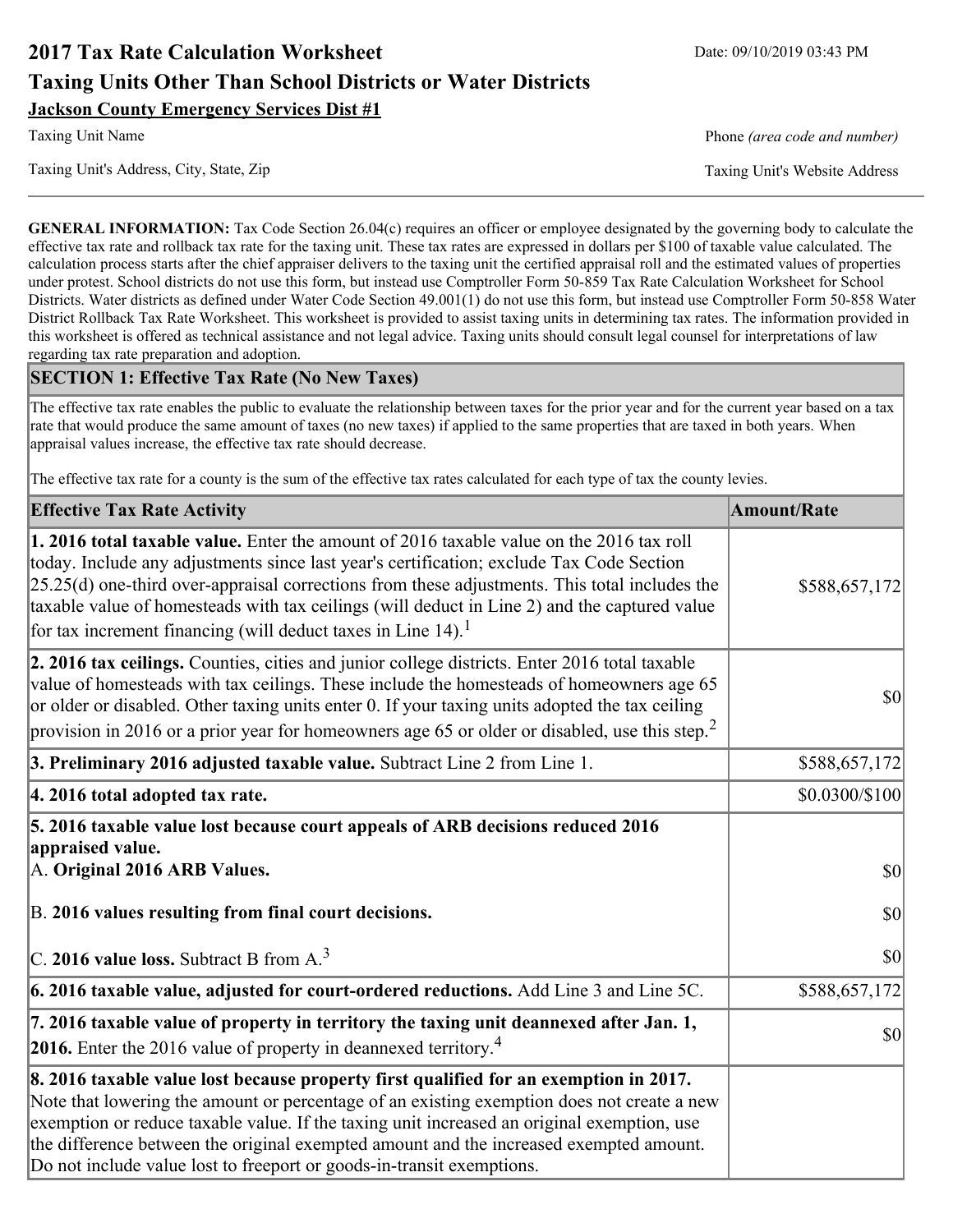| A. Absolute exemptions. Use 2016 market value:                                                                                                                                                                                                                                                                                                                                                                         | $ 10\rangle$  |
|------------------------------------------------------------------------------------------------------------------------------------------------------------------------------------------------------------------------------------------------------------------------------------------------------------------------------------------------------------------------------------------------------------------------|---------------|
| B. Partial exemptions. 2017 exemption amount or 2017 percentage exemption times 2016<br>value:                                                                                                                                                                                                                                                                                                                         | \$254,723     |
| C. Value loss. Add A and $B^5$                                                                                                                                                                                                                                                                                                                                                                                         | \$254,723     |
| 9. 2016 taxable value lost because property first qualified for agricultural appraisal (1-<br>d or 1-d-1), timber appraisal, recreational/scenic appraisal or public access airport<br>special appraisal in 2017. Use only properties that qualified in 2017 for the first time; do<br>not use properties that qualified in 2016.                                                                                      |               |
| A. 2016 market value:                                                                                                                                                                                                                                                                                                                                                                                                  | \$0           |
| B. 2017 productivity or special appraised value:                                                                                                                                                                                                                                                                                                                                                                       | 30            |
| C. Value loss. Subtract B from $A6$                                                                                                                                                                                                                                                                                                                                                                                    | \$0           |
| 10. Total adjustments for lost value. Add lines 7, 8C and 9C.                                                                                                                                                                                                                                                                                                                                                          | \$254,723     |
| 11. 2016 adjusted taxable value. Subtract Line 10 from Line 6.                                                                                                                                                                                                                                                                                                                                                         | \$588,402,449 |
| 12. Adjusted 2016 taxes. Multiply Line 4 by line 11 and divide by \$100.                                                                                                                                                                                                                                                                                                                                               | \$176,520     |
| 13. Taxes refunded for years preceding tax year 2016. Enter the amount of taxes refunded<br>by the taxing unit for tax years preceding tax year 2016. Types of refunds include court<br>decisions, Tax Code Section 25.25(b) and (c) corrections and Tax Code Section 31.11<br>payment errors. Do not include refunds for tax year 2016. This line applies only to tax years<br>preceding tax year $2016$ <sup>7</sup> | \$15          |
| 14. Taxes in tax increment financing (TIF) for tax year 2016. Enter the amount of taxes<br>paid into the tax increment fund for a reinvestment zone as agreed by the taxing unit. If the<br>taxing unit has no 2017 captured appraised value in Line 16D, enter 0.8                                                                                                                                                    | \$0           |
| 15. Adjusted 2016 taxes with refunds and TIF adjustment. Add Lines 12 and 13, subtract<br>Line $149$                                                                                                                                                                                                                                                                                                                   | \$176,535     |
| 16. Total 2017 taxable value on the 2017 certified appraisal roll today. This value<br>includes only certified values and includes the total taxable value of homesteads with tax<br>ceilings (will deduct in Line 18). These homesteads include homeowners age 65 or older or<br>disabled. $10$                                                                                                                       |               |
| A. Certified values:                                                                                                                                                                                                                                                                                                                                                                                                   | \$648,074,732 |
| B. Counties: Include railroad rolling stock values certified by the Comptroller's office:                                                                                                                                                                                                                                                                                                                              | \$0           |
| C. Pollution control and energy storage system exemption: Deduct the value of property<br>exempted for the current tax year for the first time as pollution control or energy storage<br>system property:                                                                                                                                                                                                              | \$0           |
| <b>D. Tax increment financing:</b> Deduct the 2017 captured appraised value of property taxable<br>by a taxing unit in a tax increment financing zone for which the 2017 taxes will be deposited<br>into the tax increment fund. Do not include any new property value that will be included in                                                                                                                        | \$0           |
| Line 21 below. <sup>11</sup>                                                                                                                                                                                                                                                                                                                                                                                           | \$648,074,732 |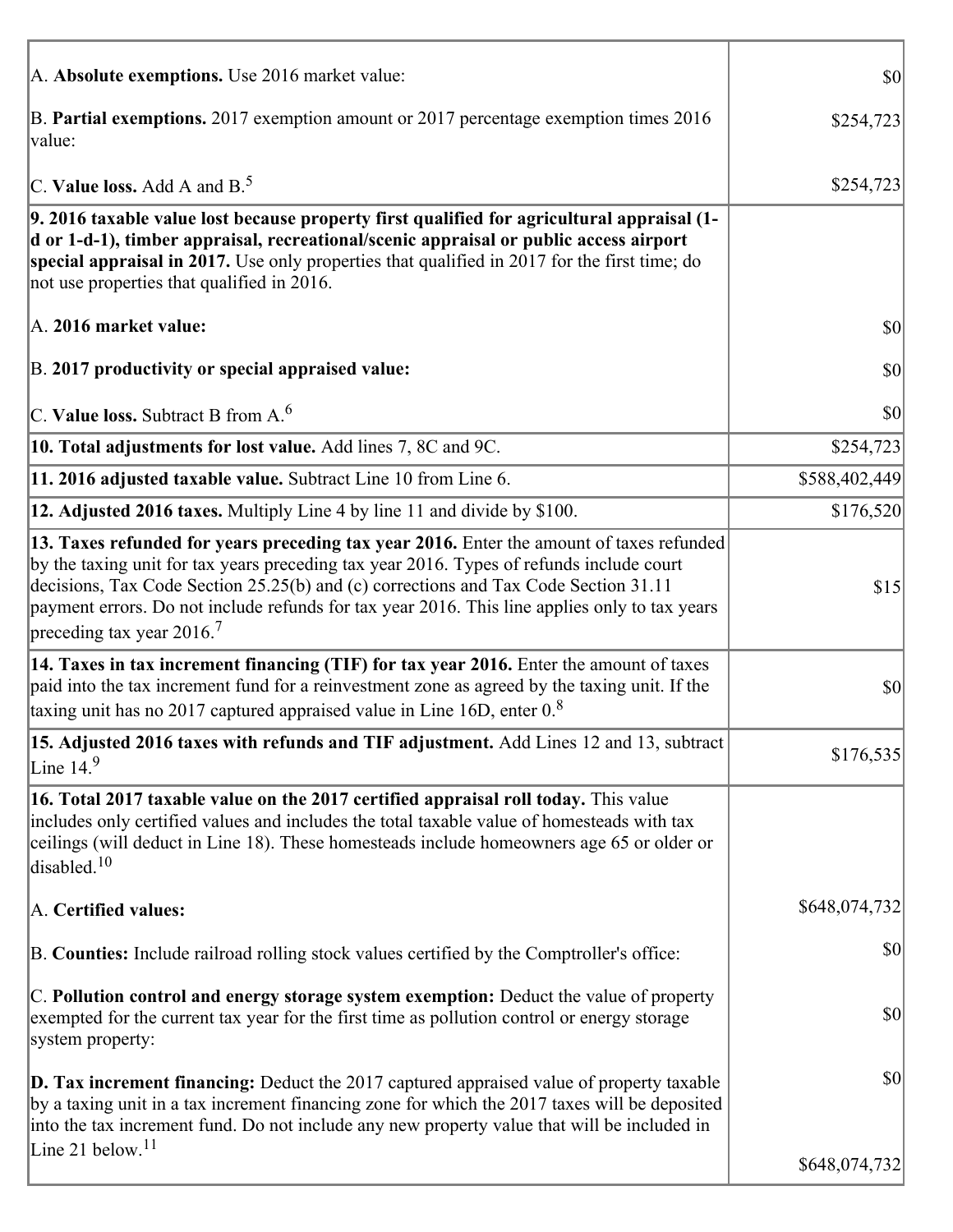| E. Total 2017 value. Add A and B, then subtract C and D.                                                                                                                                                                                                                                                                                                                                                                                                                                                                                                                                                                                                                                                                 |                |
|--------------------------------------------------------------------------------------------------------------------------------------------------------------------------------------------------------------------------------------------------------------------------------------------------------------------------------------------------------------------------------------------------------------------------------------------------------------------------------------------------------------------------------------------------------------------------------------------------------------------------------------------------------------------------------------------------------------------------|----------------|
| $ 17$ . Total value of properties under protest or not included on certified appraisal roll. <sup>12</sup>                                                                                                                                                                                                                                                                                                                                                                                                                                                                                                                                                                                                               |                |
| A. 2017 taxable value of properties under protest. The chief appraiser certifies a list of<br>properties still under ARB protest. The list shows the appraisal district's value and the<br>taxpayer's claimed value, if any, or an estimate of the value if the taxpayer wins. For each of<br>the properties under protest, use the lowest of these values. Enter the total value. <sup>13</sup>                                                                                                                                                                                                                                                                                                                         | \$0            |
| B. 2017 value of properties not under protest or included on certified appraisal roll.<br>The chief appraiser gives taxing units a list of those taxable properties that the chief<br>appraiser knows about, but are not included in the appraisal roll certification. These<br>properties also are not on the list of properties that are still under protest. On this list of<br>properties, the chief appraiser includes the market value, appraised value and exemptions for<br>the preceding year and a reasonable estimate of the market value, appraised value and<br>exemptions for the current year. Use the lower market, appraised or taxable value (as<br>appropriate). Enter the total value. <sup>14</sup> | \$0            |
| C. Total value under protest or not certified: Add A and B.                                                                                                                                                                                                                                                                                                                                                                                                                                                                                                                                                                                                                                                              | \$0            |
| 18. 2017 tax ceilings. Counties, cities and junior colleges enter 2017 total taxable value of<br>homesteads with tax ceilings. These include the homesteads of homeowners age 65 or older<br>or disabled. Other taxing units enter 0. If your taxing units adopted the tax ceiling provision<br>$\vert$ in 2016 or a prior year for homeowners age 65 or older or disabled, use this step. <sup>15</sup>                                                                                                                                                                                                                                                                                                                 | \$0            |
| 19. 2017 total taxable value. Add Lines 16E and 17C. Subtract Line 18.                                                                                                                                                                                                                                                                                                                                                                                                                                                                                                                                                                                                                                                   | \$648,074,732  |
| 20. Total 2017 taxable value of properties in territory annexed after Jan. 1, 2016.<br>Include both real and personal property. Enter the 2017 value of property in territory<br>$\text{anne}$ xed. <sup>16</sup>                                                                                                                                                                                                                                                                                                                                                                                                                                                                                                        | $ 10\rangle$   |
| 21. Total 2017 taxable value of new improvements and new personal property located<br>in new improvements. New means the item was not on the appraisal roll in 2016. An<br>improvement is a building, structure, fixture or fence erected on or affixed to land. New<br>additions to existing improvements may be included if the appraised value can be<br>determined. New personal property in a new improvement must have been brought into the<br>taxing unit after Jan. 1, 2016, and be located in a new improvement. New improvements <b>do</b><br>include property on which a tax abatement agreement has expired for $2017$ . <sup>17</sup>                                                                      | \$3,900,100    |
| 22. Total adjustments to the 2017 taxable value. Add Lines 20 and 21.                                                                                                                                                                                                                                                                                                                                                                                                                                                                                                                                                                                                                                                    | \$3,900,100    |
| 23. 2017 adjusted taxable value. Subtract Line 22 from Line 19.                                                                                                                                                                                                                                                                                                                                                                                                                                                                                                                                                                                                                                                          | \$644,174,632  |
| 24. 2017 effective tax rate. Divide Line 15 by Line 23 and multiply by $$100$ . <sup>18</sup>                                                                                                                                                                                                                                                                                                                                                                                                                                                                                                                                                                                                                            | \$0.0274/\$100 |
| <b>25. COUNTIES ONLY.</b> Add together the effective tax rates for each type of tax the county<br>levies. The total is the 2017 county effective tax rate. <sup>18</sup>                                                                                                                                                                                                                                                                                                                                                                                                                                                                                                                                                 |                |

- <sup>2</sup>Tex. Tax Code Section 26.012(14)
- <sup>1</sup>Tex. Tax Code Section 26.012(14) <sup>9</sup>Tex. Tax Code Section 26.012(13) <sup>9</sup>Tex. Tax Code Section 26.012
	-
- <sup>3</sup>Tex. Tax Code Section 26.012(13) <sup>11</sup>Tex. Tax Code Section 26.03(c) <sup>4</sup>Tex. Tax Code Section 26.01(c) and <sup>12</sup>Tex. Tax Code Section 26.01(c) and <sup>12</sup>Tex. Tax Code Section 26.01(c) and <sup>12</sup>Tex. Tax Code Section 26.01(c) <sup>12</sup>Tex. Tax Code Section 26.01(c) and (d)
	-
- 
- <sup>5</sup>Tex. Tax Code Section 26.012(15) <sup>13</sup>Tex. Tax Code Section 26.01(c) <sup>6</sup>Tex. Tax Code Section 26.01(d)
- <sup>6</sup>Tex. Tax Code Section 26.012(15) <sup>14</sup>Tex. Tax Code Section 26.01(d)<sup>7</sup>Tex. Tax Code Section 26.012(6)
- $7$ Tex. Tax Code Section 26.012(13)
- 
- ${}^{8}$ Tex. Tax Code Section 26.03(c)  ${}^{16}$ Tex. Tax Code Section 26.012(17)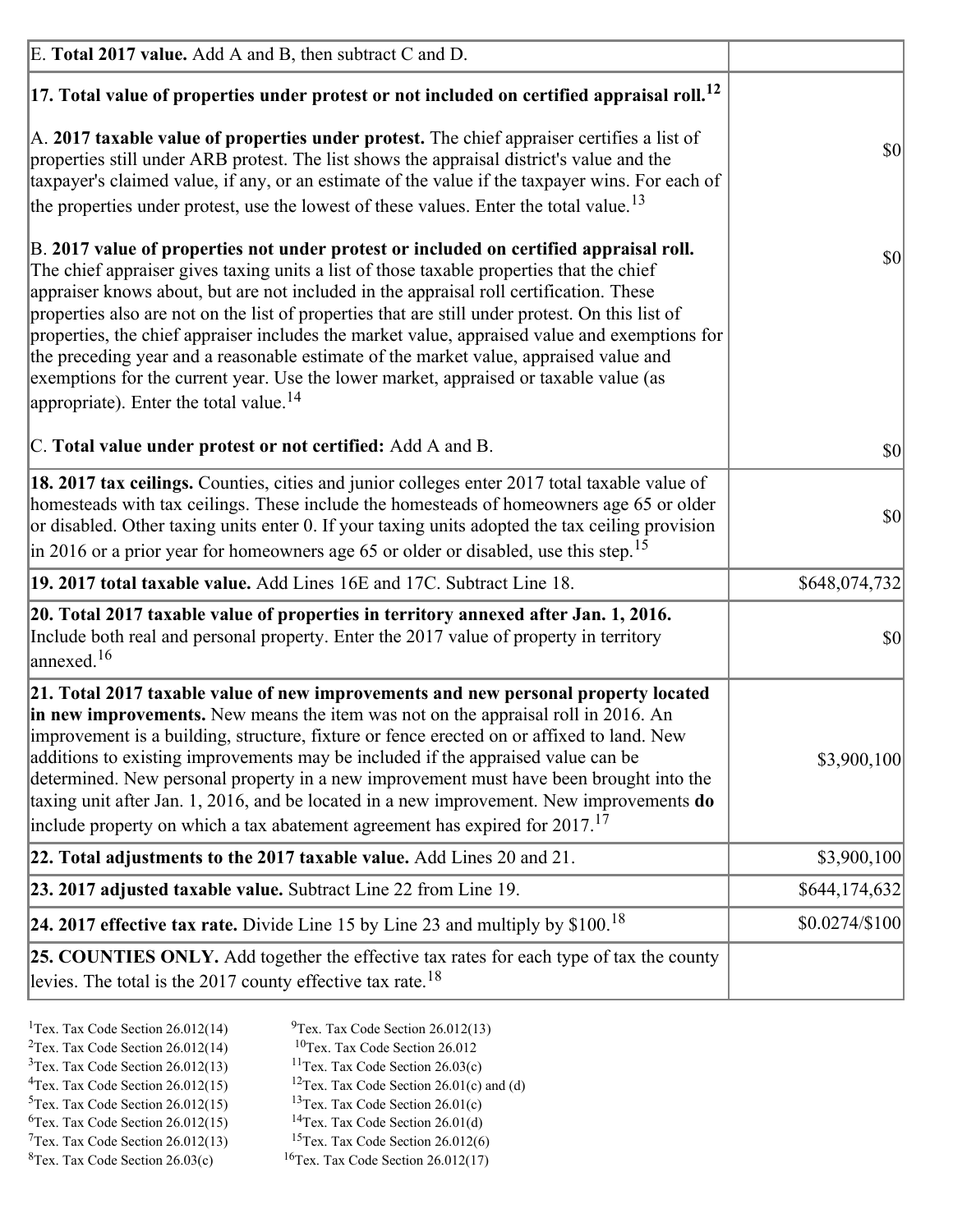### **SECTION 2: Rollback Tax Rate**

The rollback tax rate is split into two separate rates:

- 1. **Maintenance and Operations (M&O):** The M&O portion is the tax rate that is needed to raise the same amount of taxes that the taxing unit levied in the prior year plus eight percent. This rate accounts for such things as salaries, utilities and day-to-day operations.
- 2. **Debt:** The debt tax rate includes the debt service necessary to pay the taxing unit's debt payments in the coming year. This rate accounts for principal and interest on bonds and other debt secured by property tax revenue.

The rollback tax rate for a county is the sum of the rollback tax rates calculated for each type of tax the county levies. In most cases the rollback tax rate exceeds the effective tax rate, but occasionally decreases in a taxing unit's debt service will cause the effective tax rate to be higher than the rollback tax rate.

| <b>Rollback Tax Rate Activity</b>                                                                                                                                                                                                                                                                                                                                                                                                                                                                                                                                                                                                                                       | <b>Amount/Rate</b> |
|-------------------------------------------------------------------------------------------------------------------------------------------------------------------------------------------------------------------------------------------------------------------------------------------------------------------------------------------------------------------------------------------------------------------------------------------------------------------------------------------------------------------------------------------------------------------------------------------------------------------------------------------------------------------------|--------------------|
| 26. 2016 maintenance and operations (M&O) tax rate.                                                                                                                                                                                                                                                                                                                                                                                                                                                                                                                                                                                                                     | \$0.0300/\$100     |
| $ 27.2016$ adjusted taxable value. Enter the amount from Line 11.                                                                                                                                                                                                                                                                                                                                                                                                                                                                                                                                                                                                       | \$588,402,449      |
| 28. 2016 M&O taxes.                                                                                                                                                                                                                                                                                                                                                                                                                                                                                                                                                                                                                                                     |                    |
|                                                                                                                                                                                                                                                                                                                                                                                                                                                                                                                                                                                                                                                                         |                    |
| A. Multiply Line 26 by Line 27 and divide by \$100.                                                                                                                                                                                                                                                                                                                                                                                                                                                                                                                                                                                                                     | \$176,520          |
| B. Cities, counties and hospital districts with additional sales tax: Amount of additional<br>sales tax collected and spent on M&O expenses in 2016. Enter amount from full year's sales<br>tax revenue spent for M&O in 2016 fiscal year, if any. Other taxing units enter 0. Counties<br>exclude any amount that was spent for economic development grants from the amount of<br>sales tax spent.                                                                                                                                                                                                                                                                     | 30                 |
| C. Counties: Enter the amount for the state criminal justice mandate. If second or later year,<br>the amount is for increased cost above last year's amount. Other taxing units enter 0.                                                                                                                                                                                                                                                                                                                                                                                                                                                                                | \$0                |
| D. Transferring function: If discontinuing all of a department, function or activity and<br>transferring it to another taxing unit by written contract, enter the amount spent by the taxing<br>unit discontinuing the function in the 12 months preceding the month of this calculation. If<br>the taxing unit did not operate this function for this 12-month period, use the amount spent<br>in the last full fiscal year in which the taxing unit operated the function. The taxing unit<br>discontinuing the function will subtract this amount in H below. The taxing unit receiving<br>the function will add this amount in H below. Other taxing units enter 0. | \$0                |
| E. Taxes refunded for years preceding tax year 2016: Enter the amount of M&O taxes<br>refunded in the preceding year for taxes before that year. Types of refunds include court<br>decisions, Tax Code Section 25.25(b) and (c) corrections and Tax Code Section 31.11<br>payment errors. Do not include refunds for tax year 2016. This line applies only to tax years<br>preceding tax year 2016.                                                                                                                                                                                                                                                                     | \$15               |
| F. Enhanced indigent health care expenditures: Enter the increased amount for the<br>current year's enhanced indigent health care expenditures above the preceding tax year's<br>enhanced indigent health care expenditures, less any state assistance.                                                                                                                                                                                                                                                                                                                                                                                                                 | $ 10\rangle$       |
| G. Taxes in TIF: Enter the amount of taxes paid into the tax increment fund for a<br>reinvestment zone as agreed by the taxing unit. If the taxing unit has no 2017 captured<br>appraised value in Line 16D, enter 0.                                                                                                                                                                                                                                                                                                                                                                                                                                                   | \$0                |
| <b>H. Adjusted M&amp;O Taxes.</b> Add A, B, C, E and F. For taxing unit with D, subtract if<br>discontinuing function and add if receiving function. Subtract G.                                                                                                                                                                                                                                                                                                                                                                                                                                                                                                        | \$176,535          |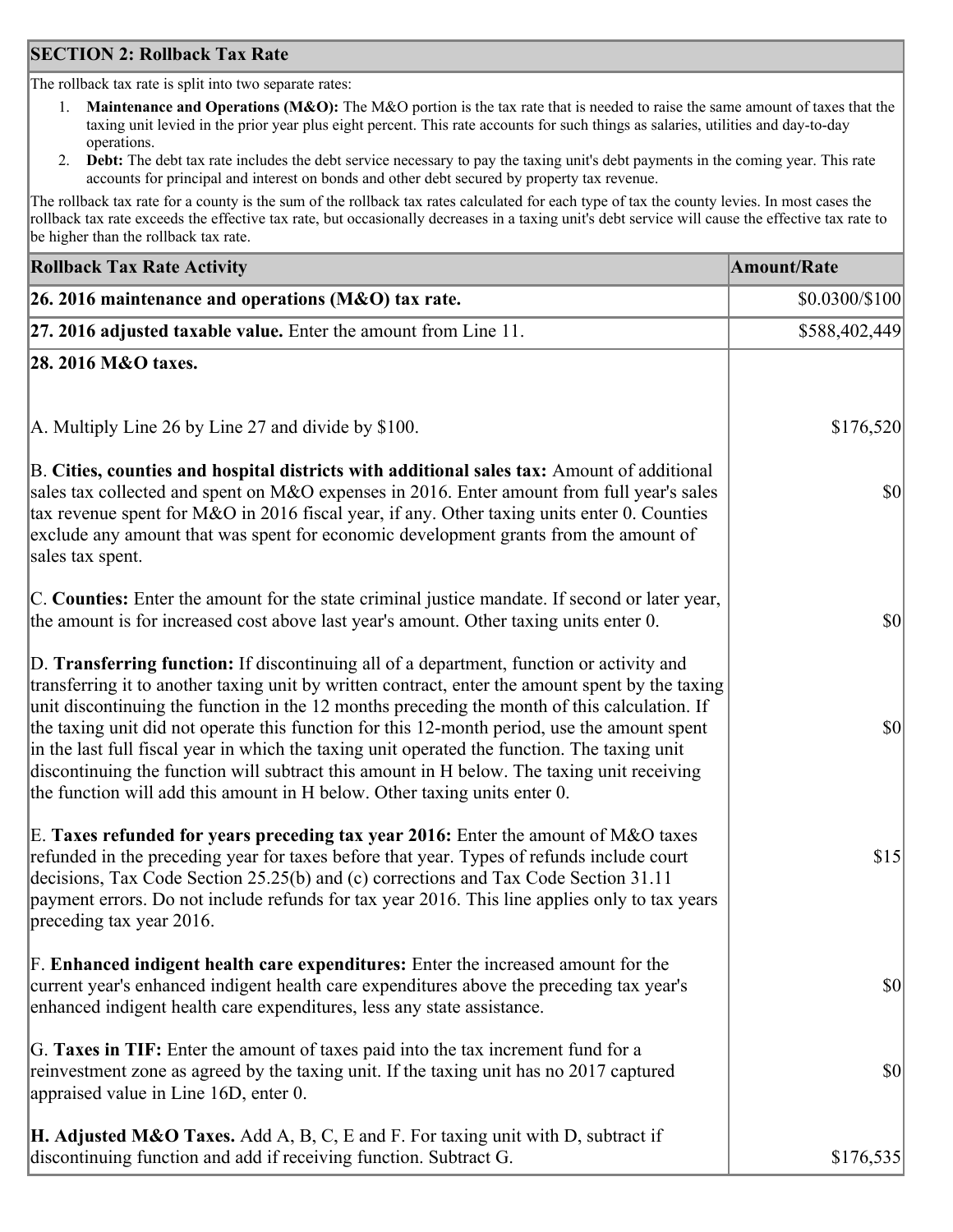| 29. 2017 adjusted taxable value. Enter Line 23 from the Effective Tax Rate Worksheet.                                                                                                                                                                                                                                                                                                                                                                                                                                                                                                    | \$644,174,632   |
|------------------------------------------------------------------------------------------------------------------------------------------------------------------------------------------------------------------------------------------------------------------------------------------------------------------------------------------------------------------------------------------------------------------------------------------------------------------------------------------------------------------------------------------------------------------------------------------|-----------------|
| 30. 2017 effective maintenance and operations rate. Divide Line 28H by Line 29 and<br>multiply by \$100.                                                                                                                                                                                                                                                                                                                                                                                                                                                                                 | \$0.0274/\$100  |
| $31.2017$ rollback maintenance and operation rate. Multiply Line 30 by 1.08.                                                                                                                                                                                                                                                                                                                                                                                                                                                                                                             | $$0.0295/\$100$ |
| 32. Total 2017 debt to be paid with property taxes and additional sales tax revenue.<br>Debt means the interest and principal that will be paid on debts that:<br>$(1)$ are paid by property taxes,<br>$(2)$ are secured by property taxes,<br>$(3)$ are scheduled for payment over a period longer than one year and<br>(4) are not classified in the taxing unit's budget as $M&O$ expenses<br>A. Debt also includes contractual payments to other taxing units that have incurred debts on<br>behalf of this taxing unit, if those debts meet the four conditions above. Include only | 30              |
| amounts that will be paid from property tax revenue. Do not include appraisal district budget<br>payments. Enter debt amount.                                                                                                                                                                                                                                                                                                                                                                                                                                                            |                 |
| B. Subtract unencumbered fund amount used to reduce total debt.                                                                                                                                                                                                                                                                                                                                                                                                                                                                                                                          | \$0             |
| C. Subtract amount paid from other resources.                                                                                                                                                                                                                                                                                                                                                                                                                                                                                                                                            |                 |
| D. Adjusted debt. Subtract B and C from A.                                                                                                                                                                                                                                                                                                                                                                                                                                                                                                                                               | $ 10\rangle$    |
|                                                                                                                                                                                                                                                                                                                                                                                                                                                                                                                                                                                          | $ 10\rangle$    |
| 33. Certified 2016 excess debt collections. Enter the amount certified by the collector.                                                                                                                                                                                                                                                                                                                                                                                                                                                                                                 | $ 10\rangle$    |
| 34. Adjusted 2017 debt. Subtract Line 33 from Line 32D.                                                                                                                                                                                                                                                                                                                                                                                                                                                                                                                                  | $ 10\rangle$    |
| 35. Certified 2017 anticipated collection rate. Enter the rate certified by the collector. If<br>the rate is 100 percent or greater, enter 100 percent.                                                                                                                                                                                                                                                                                                                                                                                                                                  | 0%              |
| 36. 2017 debt adjusted for collections. Divide Line 34 by Line 35                                                                                                                                                                                                                                                                                                                                                                                                                                                                                                                        | \$0             |
| 37. 2017 total taxable value. Enter the amount on Line 19.                                                                                                                                                                                                                                                                                                                                                                                                                                                                                                                               | \$648,074,732   |
| <b>38. 2017 debt tax rate.</b> Divide Line 36 by Line 37 and multiply by \$100.                                                                                                                                                                                                                                                                                                                                                                                                                                                                                                          | \$0/\$100       |
| 39. 2017 rollback tax rate. Add Lines 31 and 38.                                                                                                                                                                                                                                                                                                                                                                                                                                                                                                                                         | \$0.0295/\$100  |
| 40. COUNTIES ONLY. Add together the rollback tax rates for each type of tax the county<br>levies. The total is the 2017 county rollback tax rate.                                                                                                                                                                                                                                                                                                                                                                                                                                        |                 |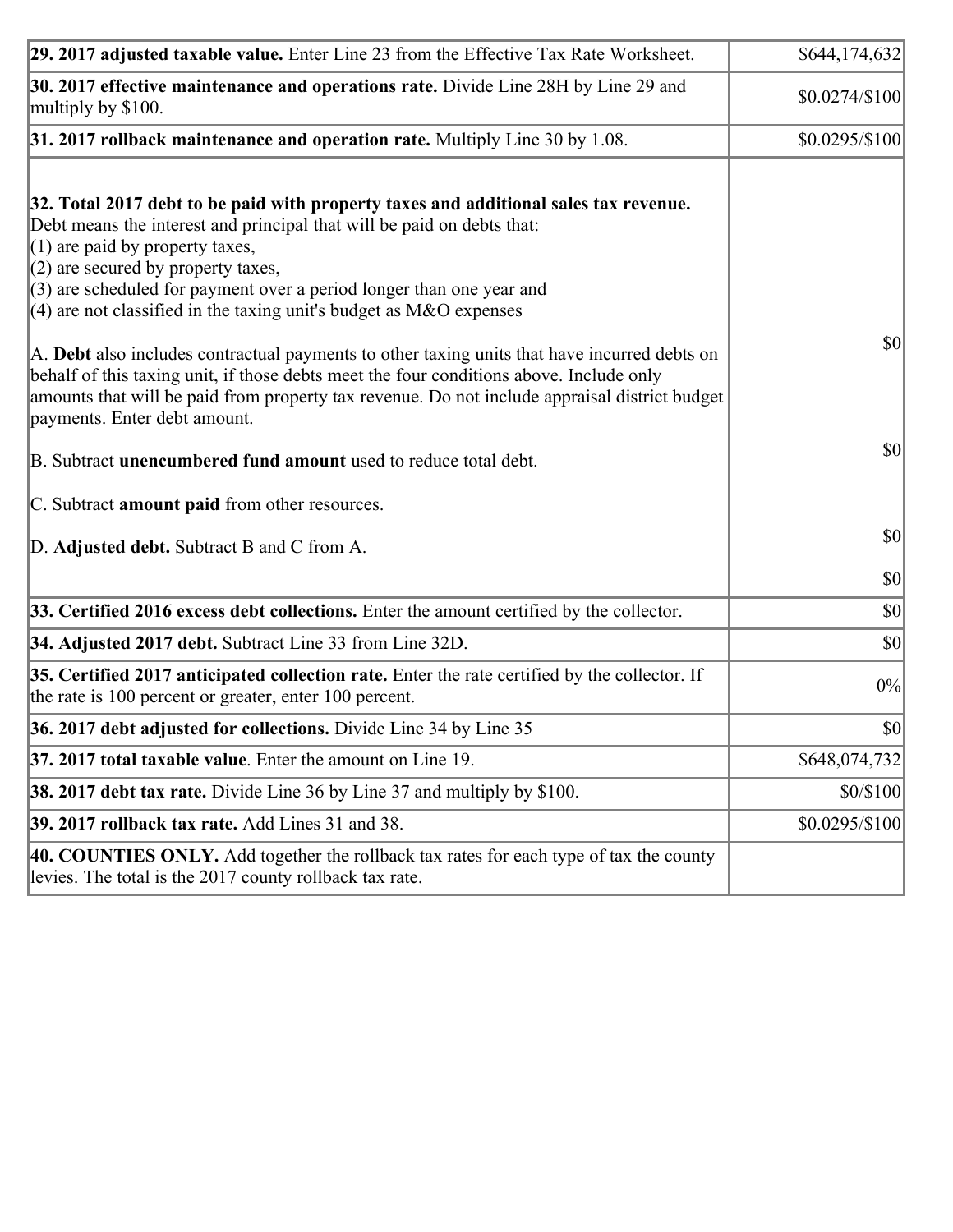## **SECTION 3: Additional Sales Tax to Reduce Property Taxes**

Cities, counties and hospital districts may levy a sales tax specifically to reduce property taxes. Local voters by election must approve imposing or abolishing the additional sales tax. If approved, the taxing unit must reduce its effective and rollback tax rates to offset the expected sales tax revenue.

This section should only be completed by a county, city or hospital district that is required to adjust its effective tax rate and/or rollback tax rate because it adopted the additional sales tax.

| <b>Activity</b>                                                                                                                                                                                                                                                                                                                                                                                                 | <b>Amount/Rate</b>                  |
|-----------------------------------------------------------------------------------------------------------------------------------------------------------------------------------------------------------------------------------------------------------------------------------------------------------------------------------------------------------------------------------------------------------------|-------------------------------------|
| 41. Taxable Sales. For taxing units that adopted the sales tax in November 2016 or May<br>$\vert$ 2017, enter the Comptroller's estimate of taxable sales for the previous four quarters. <sup>20</sup><br>Taxing units that adopted the sales tax before November 2016, skip this line.                                                                                                                        | $\vert \mathbf{S} \mathbf{O} \vert$ |
| 42. Estimated sales tax revenue. Counties exclude any amount that is or will be spent for<br>economic development grants from the amount of estimated sales tax revenue. <sup>21</sup><br>Taxing units that adopted the sales tax in November 2016 or in May 2017.<br>Multiply the amount on Line 41 by the sales tax rate (.01, .005 or .0025, as applicable) and<br>multiply the result by .95. <sup>22</sup> | \$0                                 |
| $ -$ or $-$                                                                                                                                                                                                                                                                                                                                                                                                     |                                     |
| Taxing units that adopted the sales tax before November 2016.<br>Enter the sales tax revenue for the previous four quarters. Do not multiply by .95.                                                                                                                                                                                                                                                            |                                     |
| 43. 2017 total taxable value. Enter the amount from Line 37 of the Rollback Tax Rate<br>Worksheet.                                                                                                                                                                                                                                                                                                              | \$648,074,732                       |
| 44. Sales tax adjustment rate. Divide Line 42 by Line 43 and multiply by \$100.                                                                                                                                                                                                                                                                                                                                 | \$0/\$100                           |
| 45. 2017 effective tax rate, unadjusted for sales tax. <sup>23</sup> Enter the rate from Line 24 or 25,<br>as applicable, on the Effective Tax Rate Worksheet.                                                                                                                                                                                                                                                  | \$0.0274/\$100                      |
| 46. 2017 effective tax rate, adjusted for sales tax.<br>Taxing units that adopted the sales tax in November 2016 or in May 2017.<br>Subtract Line 44 from Line 45. Skip to Line 47 if you adopted the additional sales tax before<br>November 2016.                                                                                                                                                             | \$0.0274/\$100                      |
| 47. 2017 rollback tax rate, unadjusted for sales tax. <sup>24</sup> Enter the rate from Line 39 or 40,<br>as applicable, of the Rollback Tax Rate Worksheet.                                                                                                                                                                                                                                                    | \$0.0295/\$100                      |
| $ 48.2017$ rollback tax rate, adjusted for sales tax. Subtract Line 44 from Line 47.                                                                                                                                                                                                                                                                                                                            | \$0.0295/\$100                      |

<sup>17</sup>Tex. Tax Code Section 26.012(17)

<sup>18</sup>Tex. Tax Code Section 26.04(c)

<sup>19</sup>Tex. Tax Code Section 26.04(d)

<sup>20</sup>Tex. Tax Code Section 26.041(d)

- $21$ Tex. Tax Code Section 26.041(i)
- <sup>22</sup>Tex. Tax Code Section 26.041(d)
- <sup>23</sup>Tex. Tax Code Section  $26.04(c)$

<sup>24</sup>Tex. Tax Code Section  $26.04(c)$